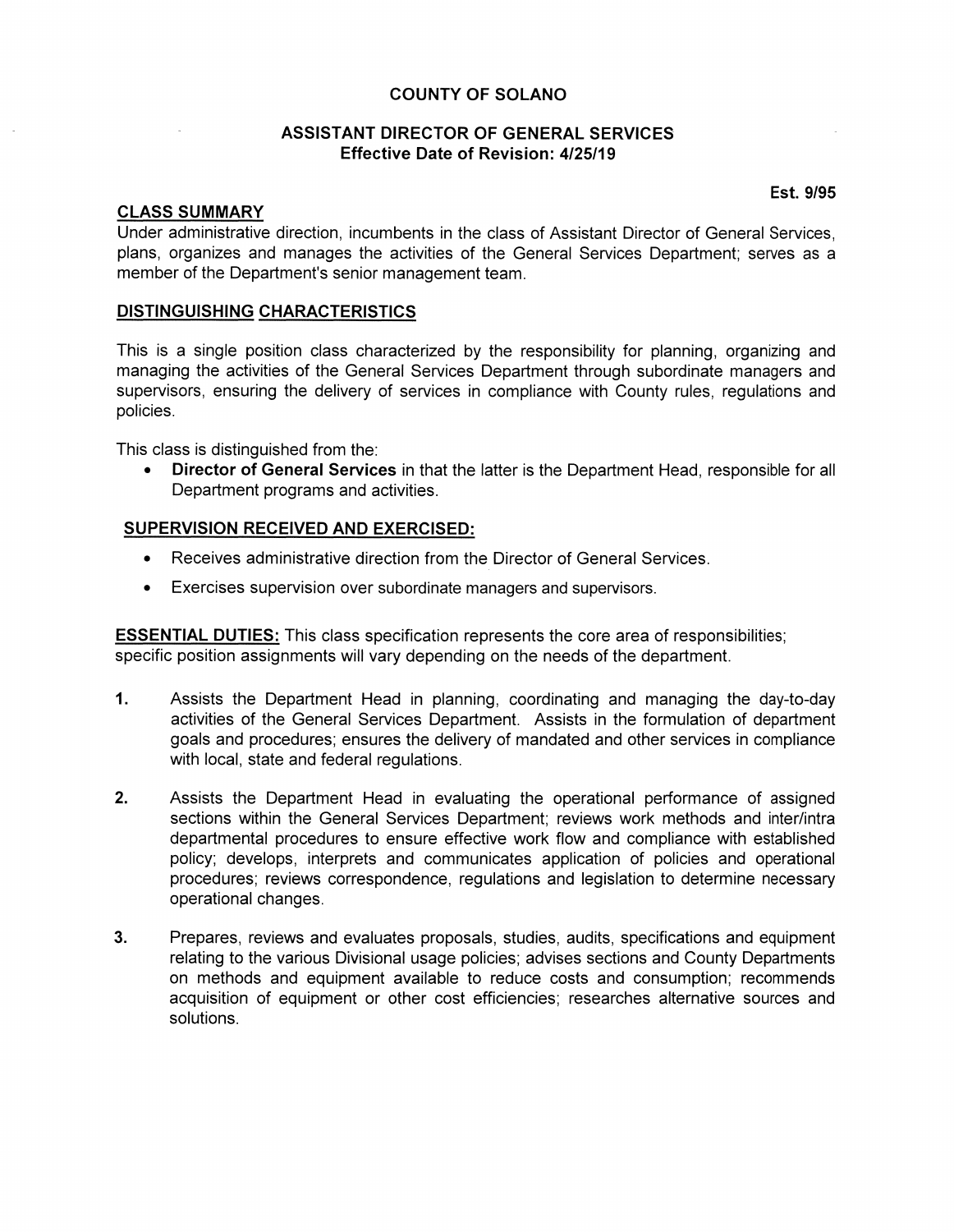County of Solana Class Specification Assistant Director of General Services Page 2 of 4

# **ESSENTAIL DUTIES (Continued)**

- **4.** Acts as a consultant to section heads on policy and procedures development; prepares a variety of Divisional reports; reviews legislation for impact on County operations; represents the County in meetings, seminars and acts as a liaison with citizen groups and advisory boards; prepares project budgets and determines financing methods; researches and applies for grants, rebates and other funding sources for any Divisional related projects.
- **5.** Assists the Director in developing emergency plans, mutual aid, hazard mitigation and preparedness; coordinates providers of emergency services and equipment in Solano County during all natural and/or man-made emergencies and disasters; manages response and recovery operations to control and mitigate damage resulting from disasters; coordinates plans and programs with local, state and federal organizations.
- **6.** Supervises subordinate personnel; confers with subordinates to review and monitor operations, employee performance and other administrative matters; mediates operational and personnel conflicts; consults with other management staff to resolve conflicts and/or concerns as needed participates in hiring and evaluating staff.
- 7. Coordinates the preparation of the annual budget and capital improvement plans; gathers information and prepare reports relative to projected costs of existing and proposed programs; monitors expenditures for adherence to anticipated expenditure and/or cost overruns; reviews and takes action on monthly reports, preparation of quarterly reports, reduction plans, program improvements, budgeting controls and other financial analysis.
- **8.** Conducts special cost effectiveness or operational studies within the Department; evaluates effectiveness of operations and improvement of services; may be assigned additional administrative and/or supervisory responsibilities; may act on behalf of the Director of General Services.

# **EDUCATION AND/OR EXPERIENCE**

Education:

Graduation from an accredited college or university with a Bachelor's degree preferably in business management or administration, public administration, engineering or a closely related field.

#### **AND**

#### Experience:

Five years of management and supervisory experience in a public agency preferably in those areas commonly associated with general services functions such as Facilities Operations (Building Maintenance, Custodial, and Grounds Maintenance), Capital Project Management, Fleet Management, Airport, Central Services (Purchasing, Surplus, Mail delivery, and Records Management), Real Estate/Property Management, and Administrative Support.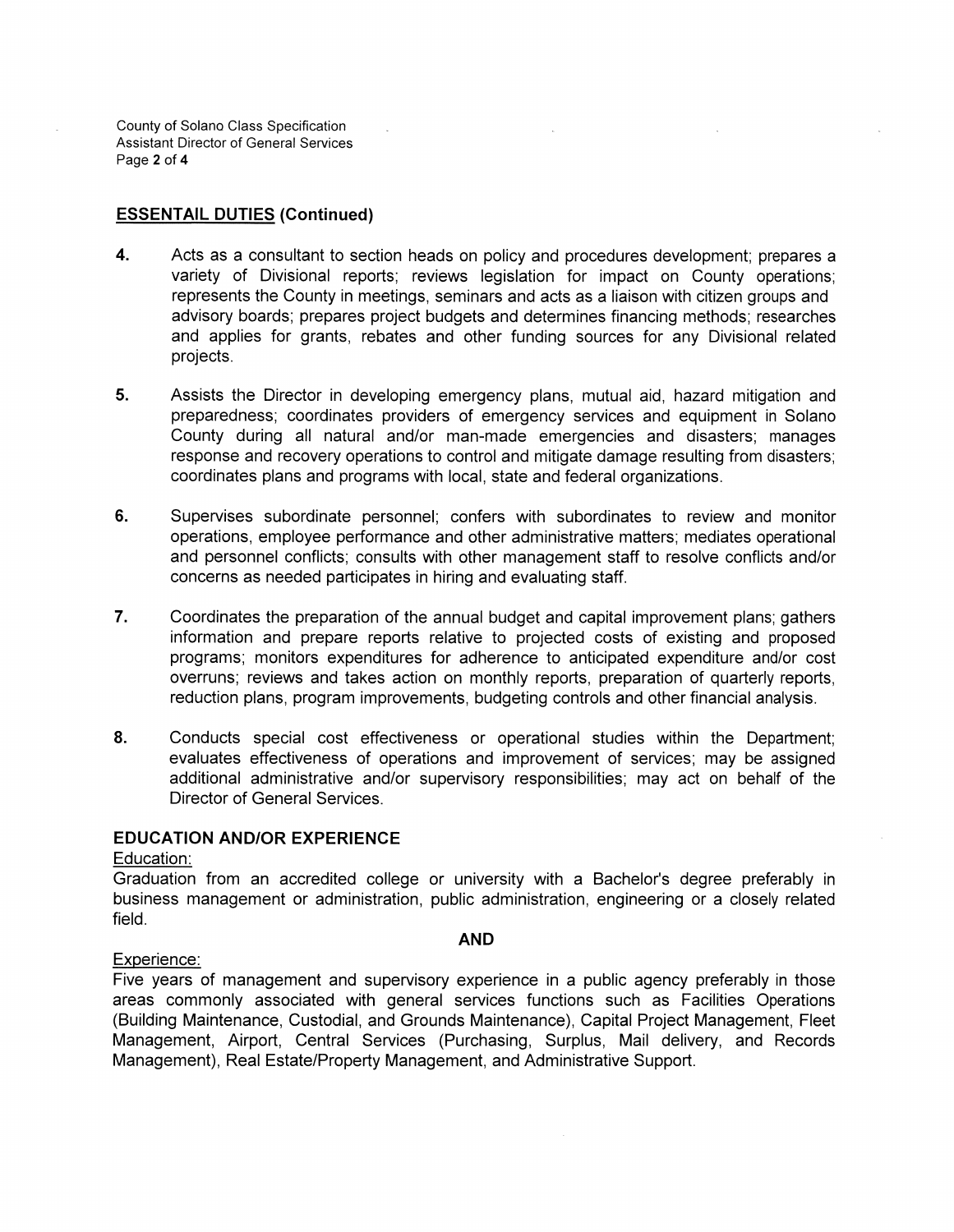County of Solano Class Specification Assistant Director of General Services Page 3 of 4

### **REQUIRED KNOWLEDGE, SKILLS AND ABILITIES**

#### **Thorough knowledge** of:

• principles and practices of management, budgeting and personnel administration; effective organizational and operational methods and systems; effective managerial and supervisory techniques in a public service organization.

### **Considerable knowledge** of:

• General Services or Public Works operations; emergency services functions, rules, laws and regulations; energy management methods, techniques and accepted practices; principles and practices of budgeting, supervision and administration.

## **Working knowledge** of:

• data processing; contract and grant preparation and administration including development of procedures to assure compliance and conformity with the terms of the contract/grant.

### **Skill and lor Ability to:**

- plan, organize and direct the work of staff
- evaluate department policy, practices and procedures; define problem areas
- recommend solutions to improve department operations
- select, train and evaluate subordinate supervisors
- understand, interpret and explain laws and regulations pertaining to departmental operations and administration, emergency services and energy management
- formulate, promote and implement a variety of disaster planning and emergency services plans and programs
- make referrals to local and regional providers of social, medical and/or other specialized services needed in the event of a disaster
- identify, analyze and implement solutions to a variety of administrative and fiscal problems
- communicate and interact in situations requiring instruction and persuasion
- establish and maintain effective working relationships with a variety of organizations and individuals
- prepare clear and concise reports on complex or detailed fiscal and other matters relating to administration, emergency services and energy management
- develop program objectives and evaluate procedures; understand departmental objectives in relation to County goals
- collect and analyze data to establish/identify needs and evaluate program effectiveness; research regulations, procedures and/or technical reference materials
- prepare budgets, funding proposals, and narrative and statistical reports
- secure cooperation and teamwork among professional and support staff
- understand and analyze budget and expenditure reports; project the consequences of decisions
- develop policy and incorporate same into operational policy and procedures
- recognize and respect limit of authority and responsibility
- work effectively with others who have objectives counter to assigned role
- effectively delegate responsibility and authority to others
- make decisions and independent judgments

## **LICENSING, CERTIFICATION AND REGISTRATION REQUIREMENTS:**

• Applicants are required to possess a valid California Driver's License